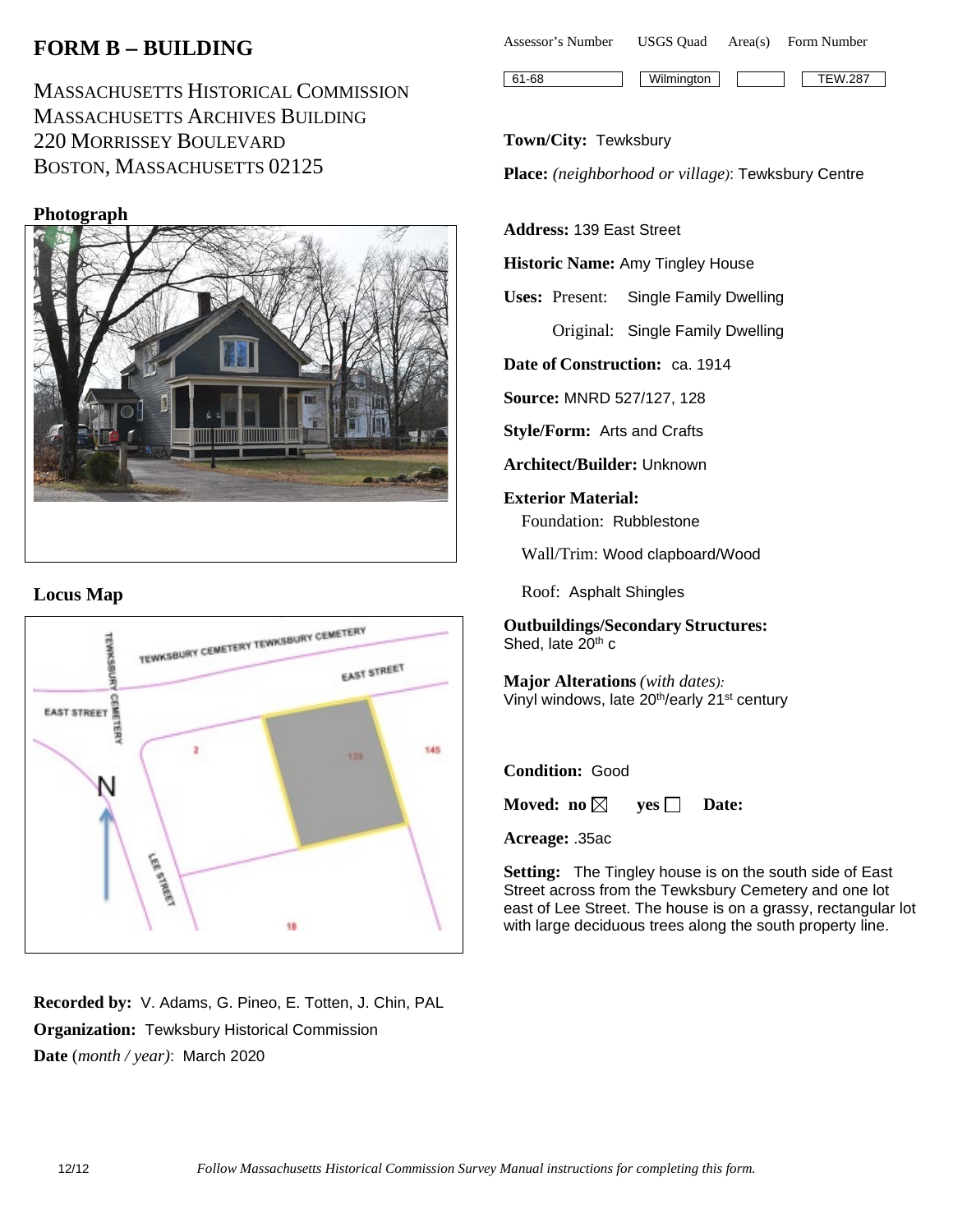# **INVENTORY FORM B CONTINUATION SHEET** TEWKSBURY 139 EAST STREET

MASSACHUSETTS HISTORICAL COMMISSION Area(s) Form No. 220 MORRISSEY BOULEVARD, BOSTON, MASSACHUSETTS 02125

TEW.287

 $\Box$  Recommended for listing in the National Register of Historic Places. *If checked, you must attach a completed National Register Criteria Statement form.*

### **ARCHITECTURAL DESCRIPTION**

The Amy Tingley House (ca. 1914) is a north-facing, Arts and Crafts-style, one-and-one-half-story, two-bay-by-two-bay, woodframe building with a rubblestone foundation and an end-gable roof. The walls are clad with wood clapboards, and the roof is covered with asphalt shingles. Shed wall dormers are in the center of the east and west slopes of the roof, and a brick chimney is south of the dormer on the east slope. The entrance is in the west bay of the north (facade) elevation, sheltered by a full-width, hip-roof porch supported by turned posts and enclosed by a low, wood balustrade. The entrance is filled with a modern replacement door and has a plain surround. A secondary entrance is in the south bay of the west elevation, in a slightlyprojecting entry porch sheltered by a gable-roof overhang supported by simple posts. A bay window is centered in the gable peak of the north elevation. Fenestration consists of one-over-one vinyl sash with plain surrounds.

A non-historic shed is south of the house.

The Tingley House is an example of a typical small, single-family residence constructed in Tewksbury Centre at the turn of the twentieth century. Unlike others of its type, the house retains several stylistic elements, most notably its porch with turned posts.

#### **HISTORICAL NARRATIVE**

The Amy Tingley House (ca. 1914) was likely constructed for Amy Tingley, granddaughter of Henry Tingley who lived next door at 2 Lee Street (TEW.16). In 1914, Amy acquired a portion of the land purchased by her grandfather from George Lee in 1865 (MNRD 43/66, 527/127,128). It is unclear if Amy ever lived in the house, but in 1914 she sold the land and buildings to Edward and Gertrude Bailey (528/61). Edward (1839–1922) was a poultry farmer and a Civil War veteran, who lived on Maple Street with his wife Gertrude (1867–1929) prior to purchasing the East Street property (U.S. Census 1910; Find A Grave 2011).

In 1952, the Baileys' daughter Martha sold the house to Bronslaw and Dorothy Kohanski (1204/13). Prior to purchasing the property, the Kohanskis lived in Dracut, where Bronslaw, a Polish immigrant, worked as a mechanic (U.S. Census 1940; ancestry.com 2011). The Kohanskis' son Robert, a Dracut fireman, sold the property in 1989 to Bradford Dee and Paula Doyle, who owned the property for a year before selling it to Gregory Davidson (MNRD 5059/110, 5325/320; *Lowell Sun* 1966). In 1998, Davidson gave joint ownership to Jenny M.E. Day, and the two remain the owners of the property to the present (MNRD 9202/2).

#### **BIBLIOGRAPHY and/or REFERENCES**

Ancestry.com. *U.S. WWII Draft Cards Young Men, 1940–1947.* Lehi, UT: Ancestry.com Operation, Inc., 2011. Find A Grave. "Edward M. Bailey." 2011. [https://www.findagrave.com/memorial/70618154,](https://www.findagrave.com/memorial/70618154) accessed March 2020. *Lowell Sun.* "Fire Sweeps Home on Salisbury Street, Dracut." 24 January 1966, p.13.

Middlesex North Registry of Deeds (MNRD). Book/Page (Year). 43/66 (1865); 527/127 (1914); 527/128 (1914); 528/61 (1914); 1204/13 (1952); 5059/110 (1989); 5325/320 (1990); 9202/2 (1998).

United States Bureau of the Census (U.S. Census). *Thirteenth Census of the United States, 1910*. (T624, 1178 rolls). National Archives and Records Administration, Washington, D.C., ancestry.com database.

\_\_\_. *Sixteenth Census of the United States, 1940* (T627, 4,643 rolls). National Archives and Records Administration, Washington, D.C., ancestry.com database.